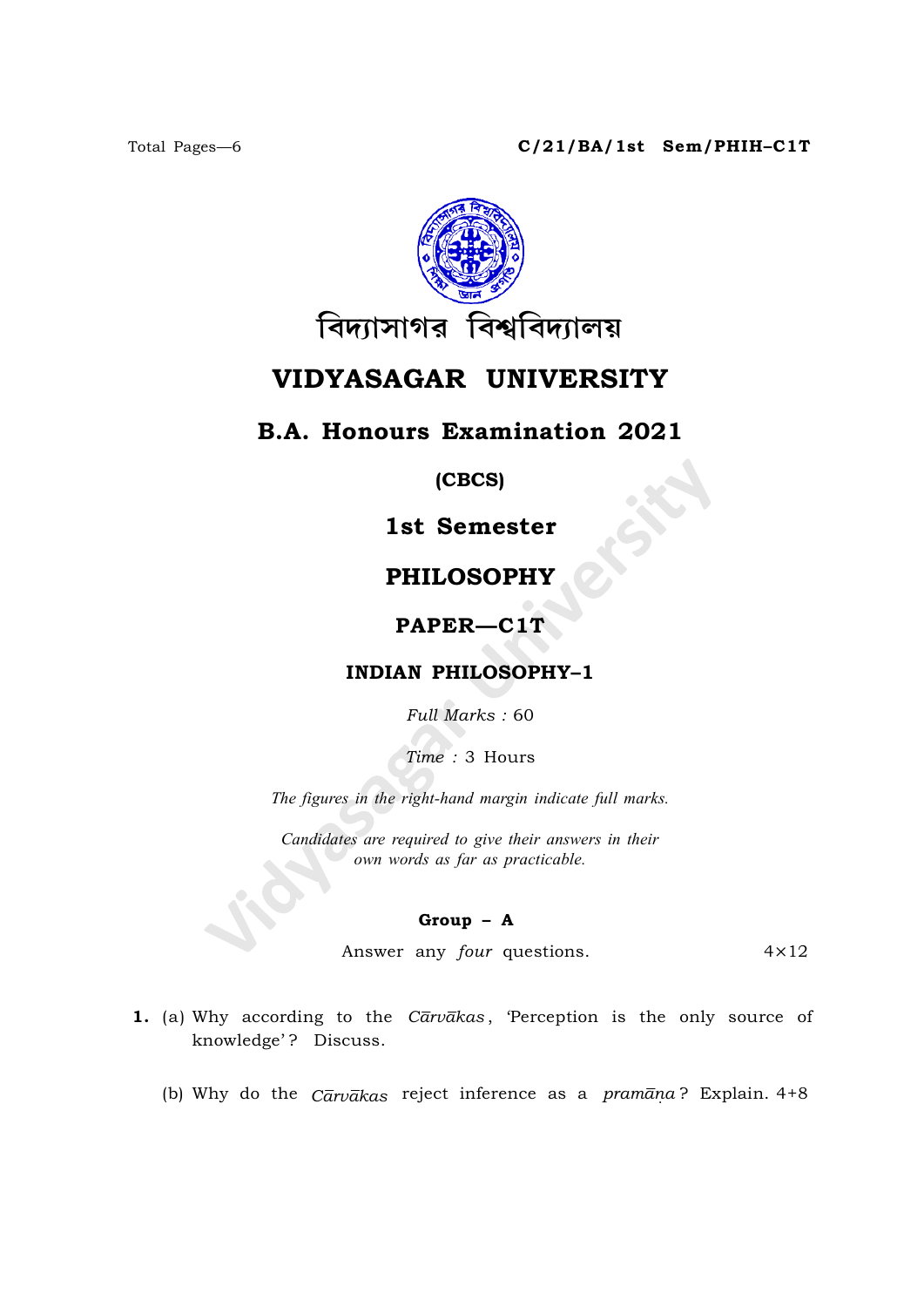- **2.** (a) Explain the Jaina doctrine of  $sy\bar{a}dv\bar{a}da$ .
	- (b) How is it related to anekantavada?  $8+4$
- **3.** (a) What is the definition of 'sat' according to the Buddhists?
	- (b) Explain the theory of momentariness as admitted by the Buddhist philosophers. 2+10
- 4. (a) What does the term  $pratiiya samutp\bar{a}da$  mean?
	- (b) Explain the Buddhist doctrine of Dependent origination. 2+10
- **5.** (a) Define  $\;$  pratyaksa  $\;$  prama $\bar{a}$  a  $\;$  according to the  $\;$  Nya $\;$   $\;$   $\;$ 
	- (b) Distinguish between *nirvikalpaka* and *savikalpaka pratyak*s  $4+8$
- 6. (a) Explain the nature of  $vy\bar{a}pti$ , according to naiyaikas.
	- (b) What, according to them, are the means of establishing  $vy\bar{a}pti$ ? Explain with suitable example.  $4+8$
- **7.** (a) Explain the nature of samavaya, according to the vais'es'ikas philosophy.
	- (b) Distinguish between samavaya, and samyoga according to vais'es'ikas. 8+4
- **8.** (a) Why is  $abh\bar{a}va$  recognised as a separate  $pad\bar{a}rtha$  in the  $vais'es'ikas$ system ?
	- (b) What are its various forms ? Discuss. 3+9

C/21/BA/1st Sem/PHIH–C1T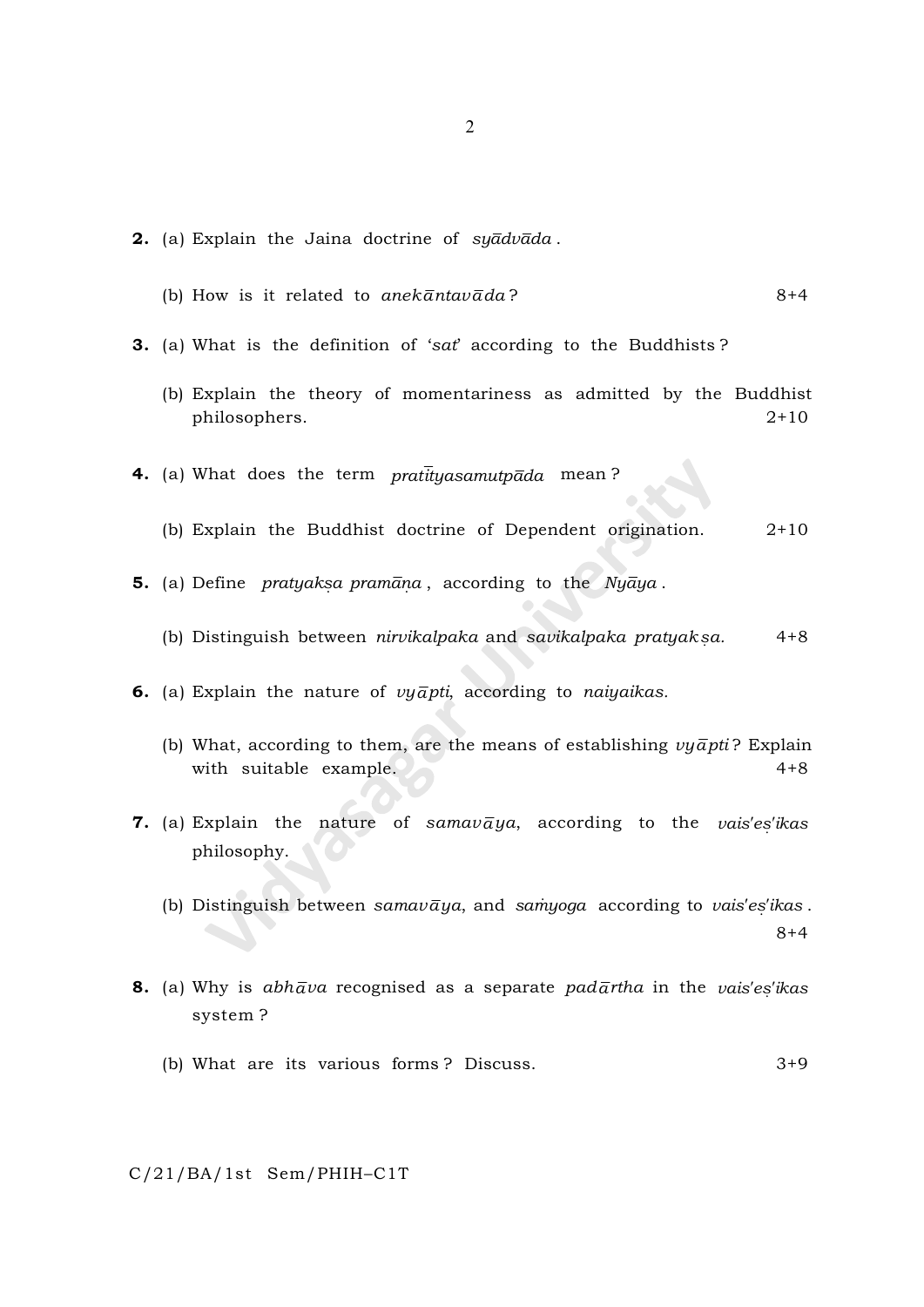#### Group – B

Answer any six questions. 6×2

**9.** Why is the  $c\bar{a}r\bar{a}ka$  philosophy called materialistic philosophy?

10. Why Jaina syadvada is known as a form of scepticism?

11. What are the four noble truths, according to Buddhism ?

12. What are the 'pañca skandha' according to Buddhism?

13. What are the types of alaukika pratyaksa?

14. What is paramars'a, according to the Nyaya?

15. Give an example of Five-membered syllogism (panchavayavinyaya) following  $Ny\overline{a}ya$  philosophy.

16. How many padarthas are accepted by the vais'esika ?

17. State the different kinds of samanyas.

18. What are the 'Eight-fold Path' (Astan gika Marga) as stated by Buddha?

C/21/BA/1st Sem/PHIH–C1T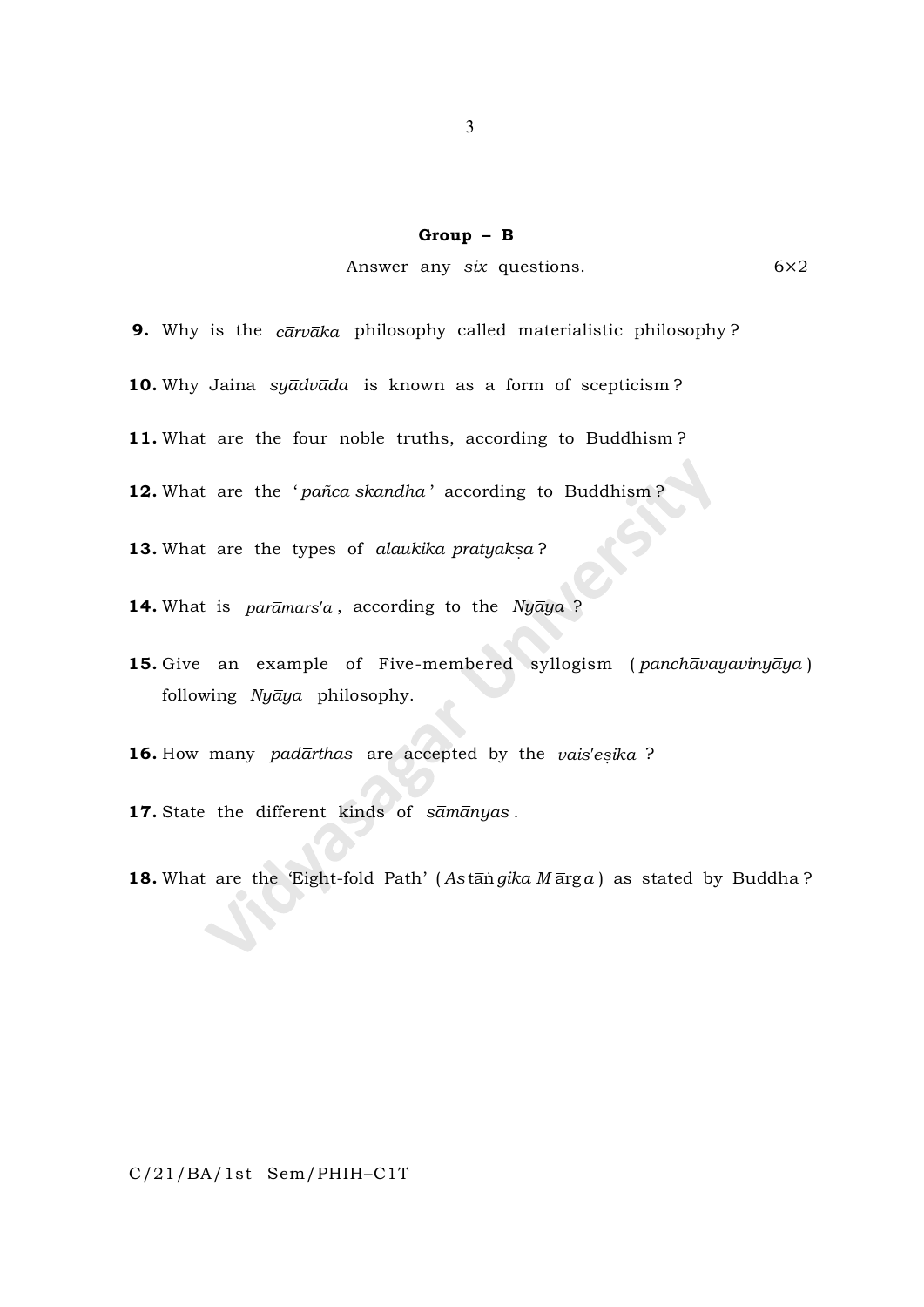Group – A

 $\theta$ ) News G2 BSCAGE, 656PA S2GE 02PE  $\theta$ P (12-  $\theta$   $\theta$ x12

- 5. (O) Q2POG bONNADOOL P26OO2 PAONOEO PO OKOP G2GOE anas takusan dar
	- $(0)$  barnaanak  $0.2506$  bewar a.curay heuse Drauea
- $2.$  (2)  $L$  $260$  $32$  $30$  $362$   $30$   $36$   $31$  $32$  $30$  $30$  $30$  $30$  $30$  $30$  $30$  $30$  $30$  $(0)$  and allowed and a cap  $(0)$  and  $(0)$  and  $(0)$  and  $(0)$   $(0)$
- 3. (o) BUDDHo Ko LEKAY 'SoT' REnAG PA.hA.RI oL mE|
	- (T) BUDDHo SA.RIYA.Z Ko oKA Do tAtKA A.nA.RI Ko ancasa, pascararus usi
- 6. (?) 3.33 'Pratityasmntpadh' U2CO2 829 2U 05093.9 3?
	- $(0)$  nzwand Karibe alealra mparasang mareaeanguz uzu
- 6. (?) Nyaya P202002 Pratyaksapramatna U0.207 2P (21
	- $(0)$  'Nirvikalpaka'  $\partial\mathbb{R}$  Savikalpaka pratyaksa<sup>'</sup>  $0\partial\mathbb{R}\partial\mathbb{R}$   $\Omega$  $\partial\partial\mathbb{R}\partial\mathbb{R}$   $\partial\mathbb{R}\Omega$

C/21/BA/1st Sem/PHIH–C1T

4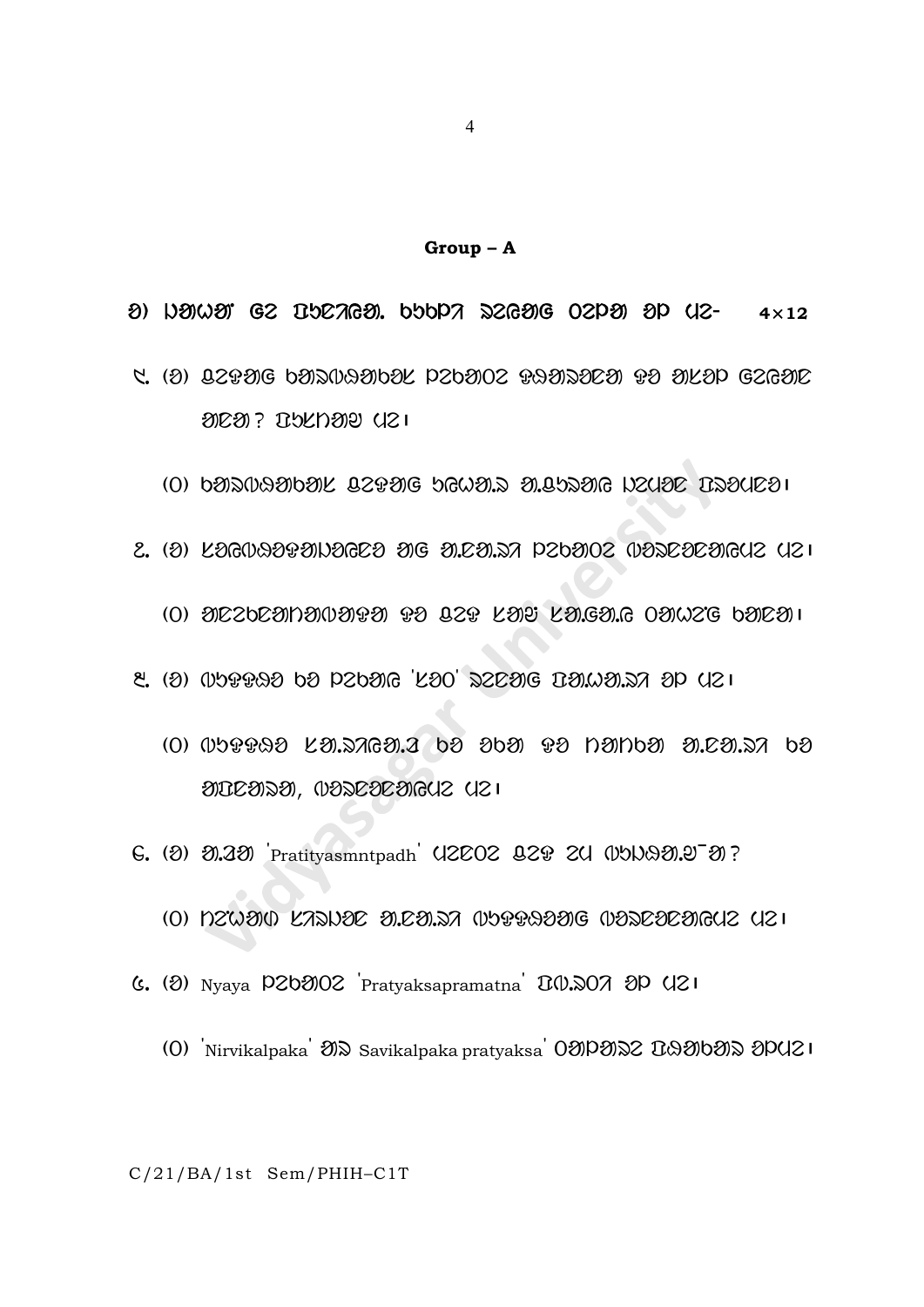- C. (2) Naivaikes P202002 Vvapti UDDEL WORDDEED U21
	- (O) NOOAO DONOOP KON 'Vyapti' OAODOC (IZEZO SNA PZ60E 029?
- 2. (2) Samavrya 200 samyoyoga of Vaiscsiks  $\&$  20.000.00 P202002 2P  $U21$ 
	- (0) Samavrya 202 samyoyoga of Vaiscsiks 00926202 U21
- $C.$  (O) Vaiscsika  $99.322$   $0.9269$ ) padartha  $92990$ G athaba  $02002$ 525426-20?
	- $(0)$  usual de la cosa escale side diversion

#### Group - B

 $\emptyset) \cup \emptyset \cup \emptyset \qquad \qquad \text{G2 \; 05556} \quad \text{G2D29} \qquad \text{G2D20} \qquad \text{D5D7} \quad \text{G2G20} \qquad \text{O2D20}$  $8D$   $12-$ 

 $6\times2$ 

- $\mathcal{A}$  be an algebraic construction od  $\mathcal{A}$ 9109991 Q2991G?
- $2.229061266200099090303000000000000000000001***$

C/21/BA/1st Sem/PHIH-C1T

5